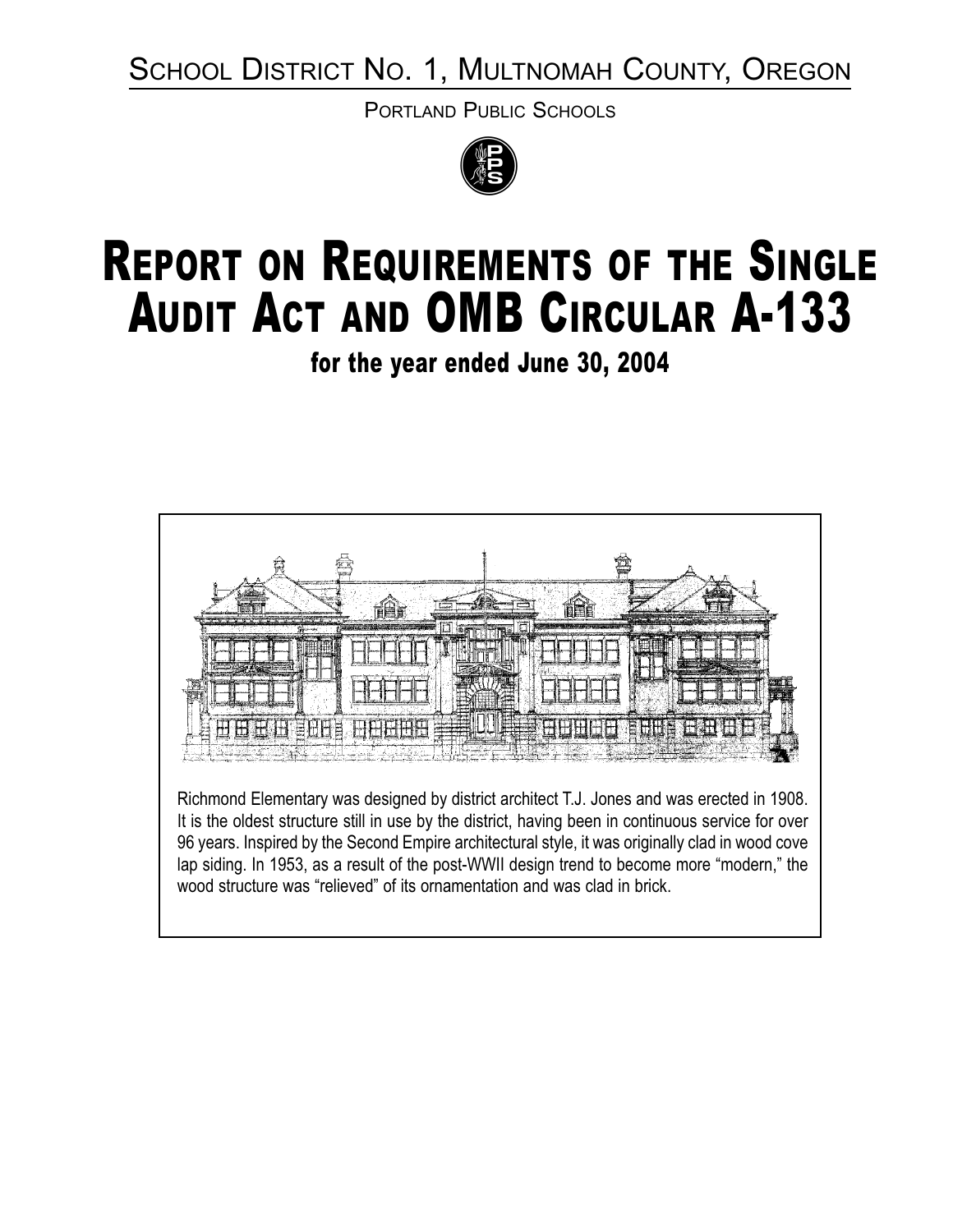**SCHOOL DISTRICT NO. 1, MULTNOMAH COUNTY, OREGON PORTLAND PUBLIC SCHOOLS**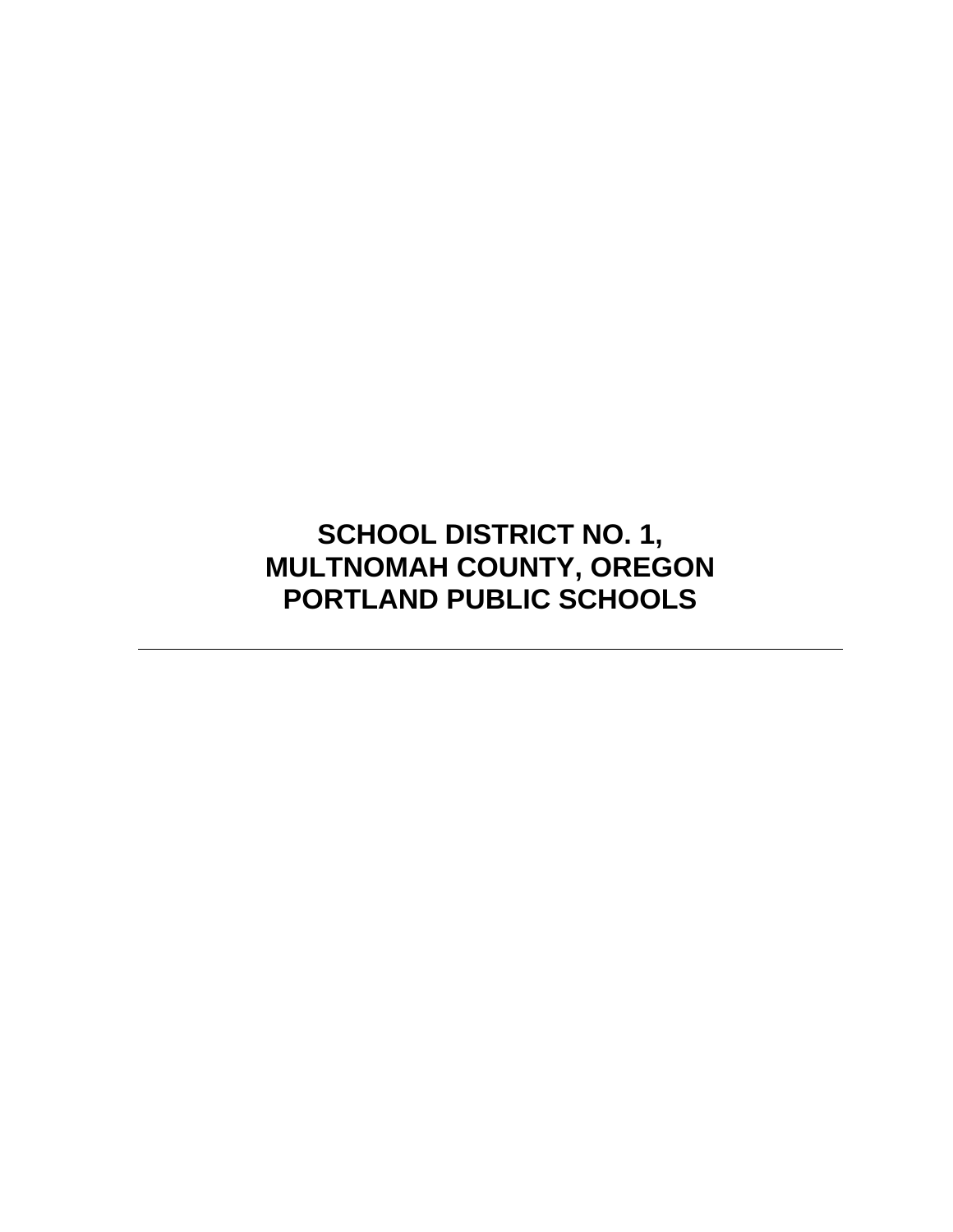## **SCHOOL DISTRICT NO. 1, MULTNOMAH COUNTY, OREGON PORTLAND PUBLIC SCHOOLS**

# *TABLE OF CONTENTS*

| Independent Auditors' Report on the Supplementary Schedule of<br><b>Expenditures of Federal Awards</b>                                                                                | Paɑe<br>1 |
|---------------------------------------------------------------------------------------------------------------------------------------------------------------------------------------|-----------|
| Schedule of Expenditures of Federal Awards                                                                                                                                            | 2         |
| Independent Auditors' Report On Compliance and On Internal Control<br>Over Financial Reporting Based on an Audit Performed In<br><b>Accordance with Government Auditing Standards</b> | 10        |
| Independent Auditors' Report On Compliance with Requirements<br>Applicable to Each Major Program and Internal Control Over<br>Compliance With OMB Circular A-133                      | 11        |
| Schedule of Prior and Current Year Audit Findings and Questioned Costs<br><b>Relative to Federal Awards</b>                                                                           | 13.       |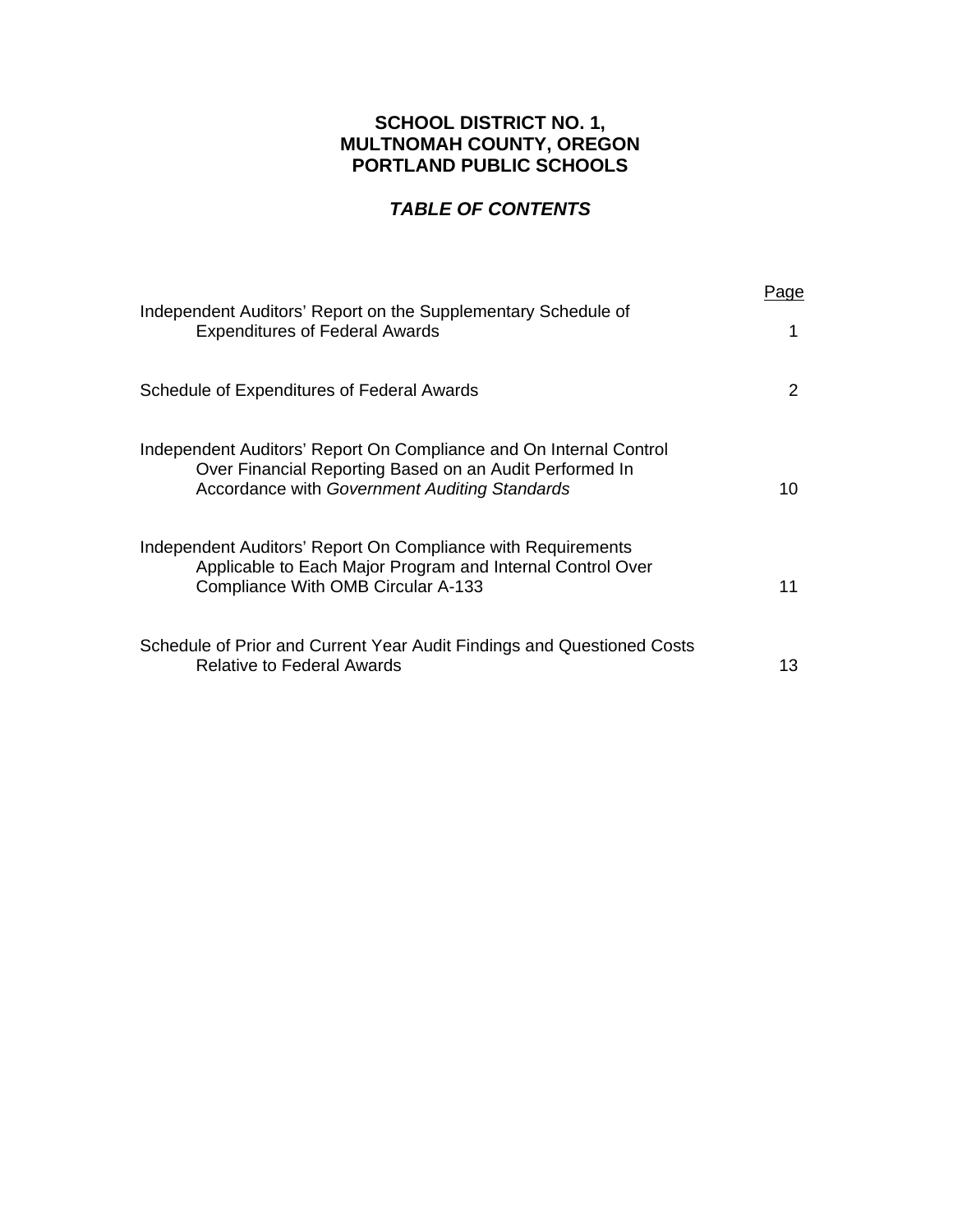

PAULY, ROGERS AND CO., P.C.

## CERTIFIED PUBLIC ACCOUNTANTS

12700 SW 72ND AVENUE . TIGARD, OREGON 97223

• (503) 620-2632 • FAX (503) 684-7523

November 19, 2004

To the Board of Education School District No. 1, Multnomah County, Oregon Portland, Oregon

## **INDEPENDENT AUDITORS' REPORT** ON THE SUPPLEMENTARY SCHEDULE OF EXPENDITURES OF FEDERAL AWARDS

We have audited the financial statements of School District No. 1, Multnomah County, Oregon, as of and for the year ended June 30, 2004, and have issued our report thereon dated November 19, 2004. We conducted our audit in accordance with generally accepted auditing standards and the standards applicable to financial audits contained in Government Auditing Standards, issued by the Comptroller General of the United States.

Our audit was performed for the purpose of forming an opinion on the basic financial statements of School District No. 1, Multnomah County, Oregon, taken as a whole. The accompanying Schedule of Expenditures of Federal Awards is presented for purposes of additional analysis as required by U.S. Office of Management and Budget (OMB) Circular A-133, Audits of States, Local Governments, and Nonprofit Organizations, and is not a required part of the basic financial statements. Such information has been subjected to the auditing procedures applied in the audit of the basic financial statements and, in our opinion, is fairly stated, in all material respects, in relation to the basic financial statements taken as a whole.

This report is intended for the information of the audit committee, management and federal awarding agencies and pass-through entities. However, this report is a matter of public record and its distribution is not limited.

Vauly, Regus and Co., N.C.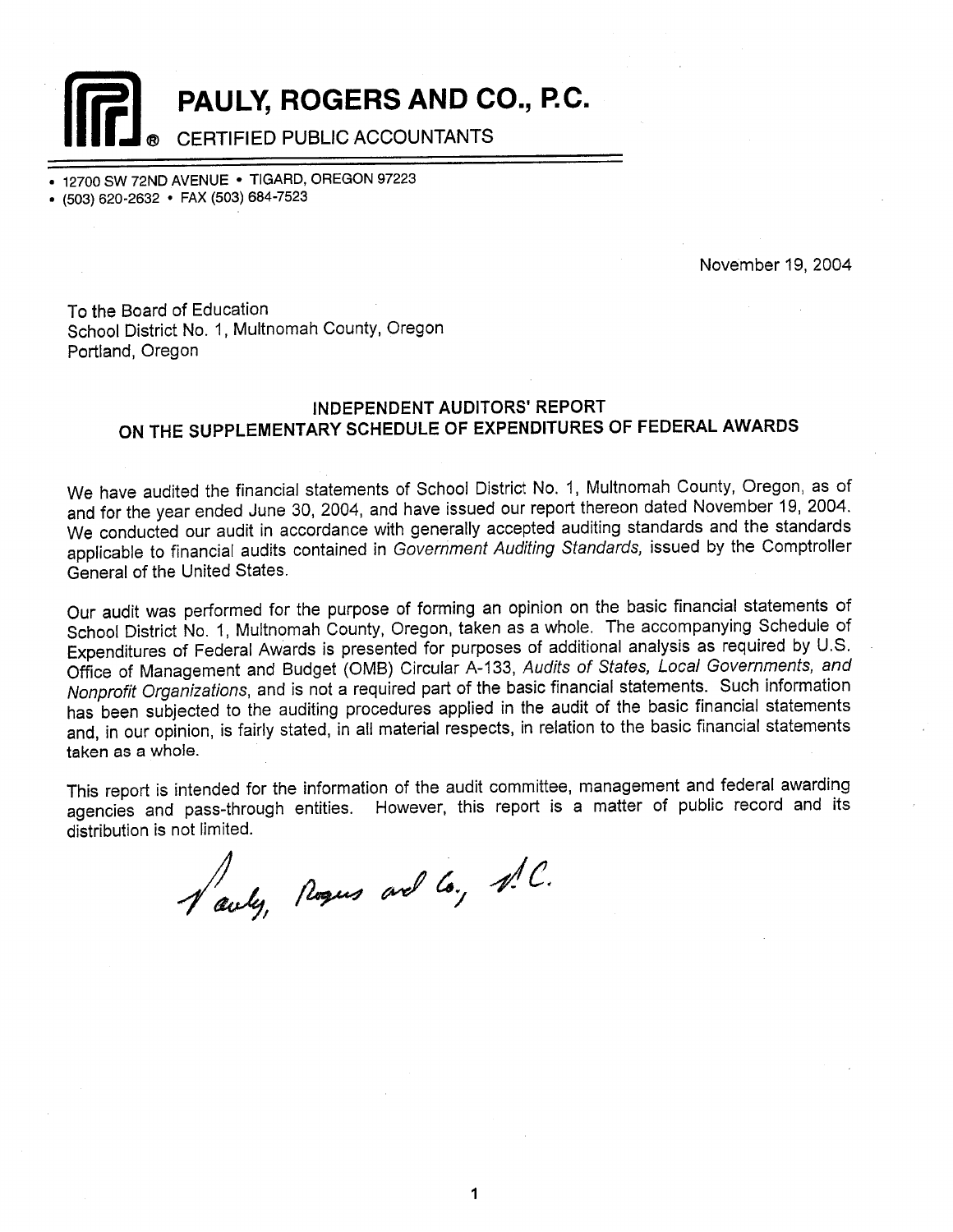| Schedule of Expenditures of Federal Awards<br>School District No. 1, Multnomah Cour<br>for the Year Ended June 30, 2004               | nty, Oregon            |                                  |                                   |                 |                       |                 |
|---------------------------------------------------------------------------------------------------------------------------------------|------------------------|----------------------------------|-----------------------------------|-----------------|-----------------------|-----------------|
| Program Title / Grant Title<br>Fund<br>Grant                                                                                          | CFDA#                  | Pass-Through Grantor's<br>Number | Grant Period<br><b>Begin Date</b> | <b>End Date</b> | Expenses              | Totals          |
| National School Breakfast and Lunch Programs<br>DEPARTMENT OF AGRICULTURE                                                             |                        |                                  |                                   |                 |                       |                 |
| School Breakfast Program<br>202                                                                                                       | 10.553                 | 26-555-201                       | $07 - 01 - 03$                    | 06-30-04        | 4,114,413<br>↮        |                 |
| National School Lunch Program<br>202                                                                                                  | 10.555                 | 26-555-201                       | 07-01-03                          | 06-30-04        | 5,397,930             |                 |
| Food Donation                                                                                                                         | 10.550                 |                                  | $07 - 01 - 03$                    | 06-30-04        | 545,258<br>10,057,601 |                 |
| Child Care Food Program - Head Start<br>Child and Adult Care Food Program<br>G0339                                                    | 10.558                 | USDA Food Program Assistance     | 07-01-00                          | 06-30-05        | 214,458               |                 |
| Child Care Food Program<br>202                                                                                                        | 10.558                 | USDA Food Program Assistance     | 07-01-00                          | 06-30-05        | 45,453                |                 |
| Commodity Supplemental Food Program                                                                                                   |                        |                                  |                                   |                 | 259,911               |                 |
| Child Care Food Program - Head Start<br>G0339                                                                                         | 10.565                 | USDA Food Program Assistance     | 07-01-00                          | 06-30-05        | 18,505                |                 |
| Child Care Food Program<br>202                                                                                                        | 10.565                 | USDA Food Program Assistance     | 07-01-00                          | 06-30-05        | 21,774<br>3,269       |                 |
| DEPARTMENT OF AGRICULTURE TOTAL                                                                                                       |                        |                                  |                                   |                 |                       | 10,339,286<br>↮ |
| Public Telecommunications Facilities Planning and<br>DEPARTMENT OF COMMERCE<br>N.P.P<br>K.B.P.S. F.M. C.P.B.<br>G0014                 | Construction<br>11.550 | none rec'd                       | $10 - 01 - 98$                    | 09-30-04        | 3,937                 |                 |
| K.B.P.S. C.P.B. Grant<br>G0015                                                                                                        | 11.550                 | 50-10-7470-53100                 | $10 - 01 - 99$                    | 09-30-04        | 45,049                |                 |
| Public Telecommunications Facilities<br>G0432                                                                                         | 11.550                 | Contract #41-04-N02163           | $10 - 01 - 02$                    | 09-30-04        | 182,958               |                 |
| DEPARTMENT OF COMMERCE TOTAL                                                                                                          |                        |                                  |                                   |                 |                       | 231,944         |
| Mathematical Sciences Grants Programs<br>DEPARTMENT OF DEFENSE<br><b>Starbase</b><br>G0403                                            | 12.901                 | 248-02010                        | $10 - 01 - 02$                    | 09-30-03        | 28,875                |                 |
| Starbase<br>G0484                                                                                                                     | 12.901                 | 248-03005                        | $10 - 01 - 03$                    | 09-30-04        | 157,952               |                 |
| DEPARTMENT OF DEFENSE TOTAL                                                                                                           |                        |                                  |                                   |                 |                       | 186,827         |
| Community Development Block Grants/Entitlement Grants<br>DEPARTMENT OF HOUSING AND URBAN DEVELOPMENT<br>Home Repair Training<br>G0046 | 14.218                 | Contracts for each project       | 07-01-90                          | 06-30-05        | 23,235                |                 |
| Home Repair Training<br>G0485                                                                                                         | 14.218                 | TBA                              | $07 - 01 - 03$                    | 06-30-04        | 376,579               |                 |
| DEPARTMENT OF HOUSING AND URBAN DEVELOPMENT TOTAL                                                                                     |                        |                                  |                                   |                 |                       | 399,814         |

 $\boldsymbol{\sim}$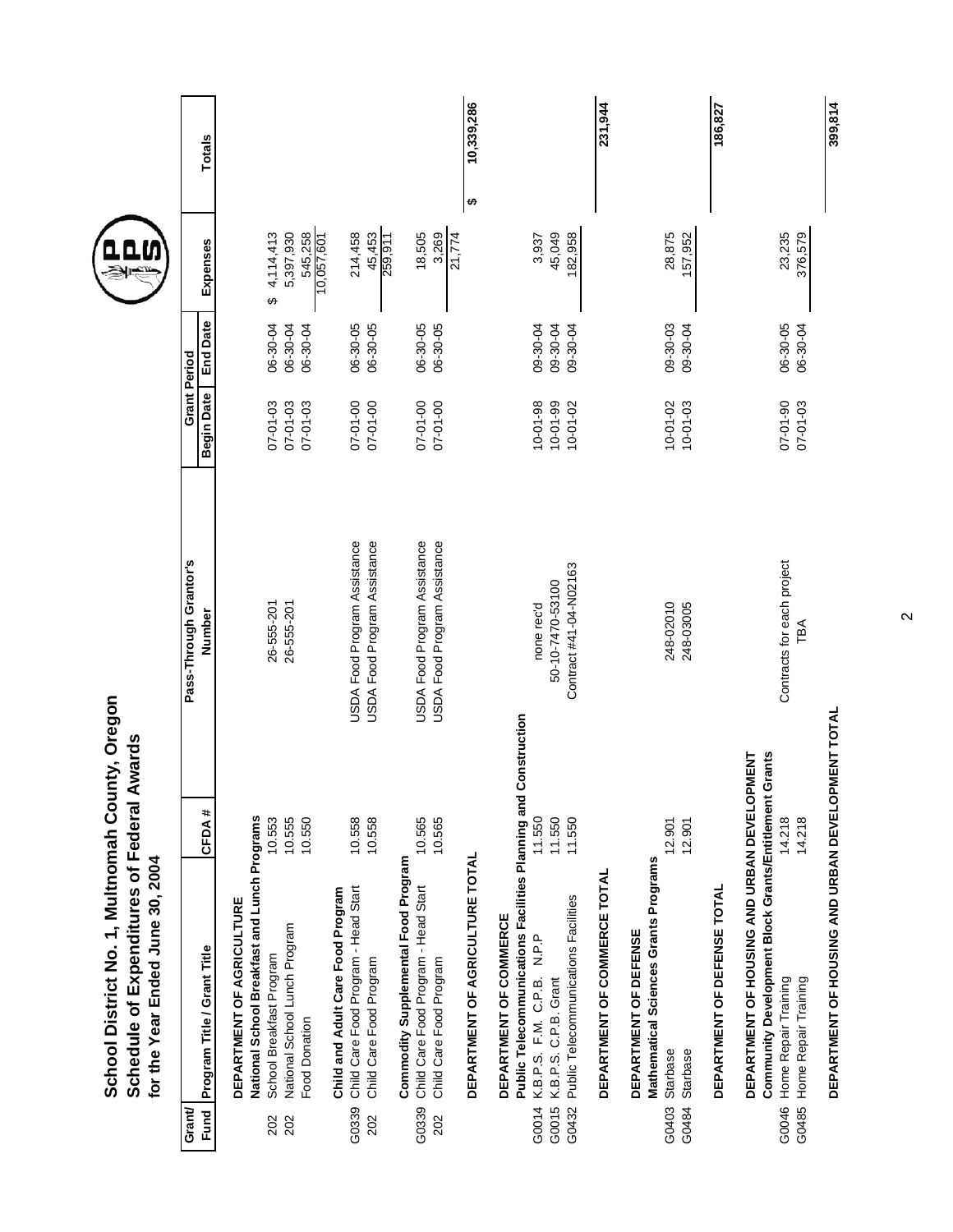|                         | School District No. 1, Multnomah County, Oregon<br>Schedule of Expenditures of Federal Awards<br>for the Year Ended June 30, 2004                                       |                               |                                                                                                                                        |                                                    |                                              |                                 |               |
|-------------------------|-------------------------------------------------------------------------------------------------------------------------------------------------------------------------|-------------------------------|----------------------------------------------------------------------------------------------------------------------------------------|----------------------------------------------------|----------------------------------------------|---------------------------------|---------------|
| Grant/<br>Fund          | Program Title / Grant Title                                                                                                                                             | CFDA#                         | Pass-Through Grantor's<br>Number                                                                                                       | <b>Grant Period</b><br><b>Begin Date</b>           | <b>End Date</b>                              | Expenses                        | <b>Totals</b> |
| G0575                   | Historic Preservation Fund Grants-In-Aid<br>Native Perspectives on Lewis & Clark<br>DEPARTMENT OF THE INTERIOR                                                          | 15.904                        | FY03-290                                                                                                                               | 04-01-03                                           | 08-31-04                                     | 5,000                           |               |
|                         | DEPARTMENT OF THE INTERIOR TOTAL                                                                                                                                        |                               |                                                                                                                                        |                                                    |                                              |                                 | 5,000         |
| G0224<br>G0327<br>G0401 | NATIONAL SCIENCE FOUNDATION<br><b>Education and Human Resources</b><br>Center for Learning and Teaching<br>Presidential Award -Eric Olson<br>NSF Urban Systemic Program | 47.076<br>47.076<br>47.076    | ESR-0115114<br>ESI-0119786<br>Award                                                                                                    | 07-01-00<br>$05 - 14 - 02$<br>09-01-01             | $08 - 31 - 05$<br>06-30-05<br>$03 - 31 - 04$ | 1,665,679<br>685<br>133,579     |               |
|                         | NATIONAL SCIENCE FOUNDATION TOTAL                                                                                                                                       |                               |                                                                                                                                        |                                                    |                                              |                                 | 1,799,943     |
| G0418                   | ENVIRONMENTAL PROTECTION AGENCY<br>IAQ Tools for Schools                                                                                                                | 66.034                        | Surveys Studies, Investigations Demonstrations and Special Purpose Activities Relating to the Clean Air Act<br>Contract XA-970397-01-0 | 09-01-02                                           | 06-30-04                                     | 4,404                           |               |
| G0419                   | Chemical Emergency Preparedness and Prevention (C<br>Facilities Shelter in Place                                                                                        | 66.810                        | EPP) Technical Assistance Grants Program<br>Intergovernmental Contract 018-03                                                          | 09-01-02                                           | 06-30-04                                     | 10,880                          |               |
|                         | ENVIRONMENTAL PROTECTION AGENCY TOTAL                                                                                                                                   |                               |                                                                                                                                        |                                                    |                                              |                                 | 15,284        |
|                         | Title I Grants to Local Educational Agencies<br>G0370 Whitaker NWREL Research Grant<br>DEPARTMENT OF EDUCATION                                                          | 84.000                        | ED-01-CO-0013 (TTL \$60,000)                                                                                                           | $11 - 01 - 01$                                     | $12 - 01 - 05$                               | 3,608                           |               |
| G0108<br>G0300<br>G0205 | Title I Grants to Local Educational Agencies<br>Title I - Disadvantaged Child<br>Impact Aid - PI 874 Project<br>Distinguished Schools                                   | 84.010A<br>84.010<br>84.010   | EE026033, 50143, 2001-2002<br>EE019247, 00-26-001<br>47-OR-95-1703                                                                     | $10 - 01 - 90$<br>$07 - 01 - 99$<br>$07 - 01 - 01$ | 06-30-05<br>06-30-04<br>$09 - 30 - 03$       | 20,972<br>618<br>294,112        |               |
| G0411                   | Title I - Disadvantaged Child                                                                                                                                           | 84.010A                       | EE029825, 50144, Title IA/ID 2002-03                                                                                                   | 07-01-02                                           | 09-30-04                                     | 3,085,483                       |               |
| G0475<br>G0537<br>G0465 | ODE School Improvement Grant<br>School Improvement - Marshall<br>Title I - Disadvantaged Child                                                                          | 84.010A<br>84.010A<br>84.010A | EE035114, 50272 & 50144, 02-SI<br>EE040248, 51150, Year 1<br>EE037157, 51143                                                           | $07 - 01 - 03$<br>07-01-02<br>07-01-02             | 09-30-04<br>09-30-05<br>09-30-04             | 65,520<br>188,119<br>10,662,501 |               |
|                         |                                                                                                                                                                         |                               |                                                                                                                                        |                                                    |                                              | 14,317,325                      |               |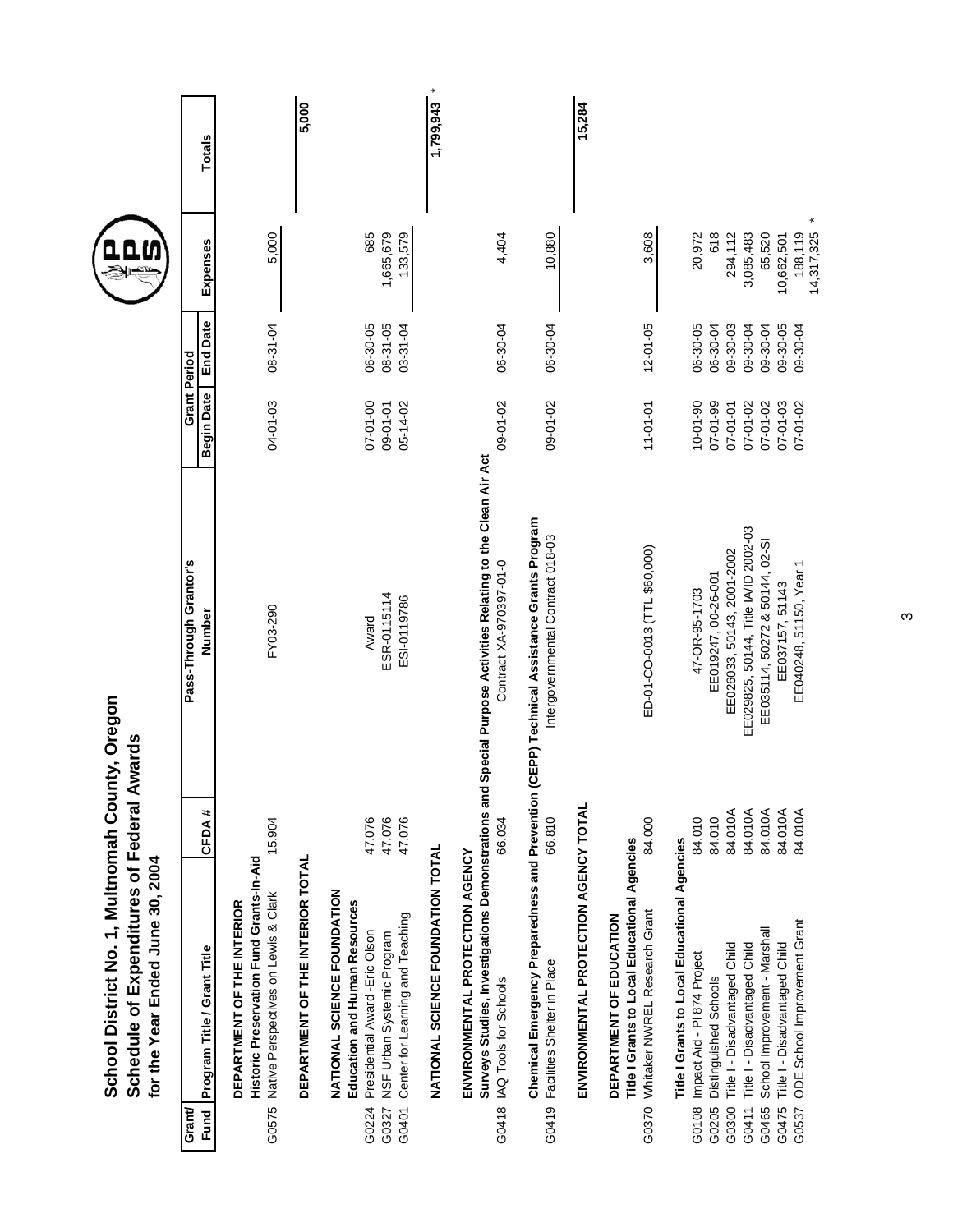| School District No. 1, Multnomah County, Oregon | Schedule of Expenditures of Federal Awards | for the Year Ended June 30, 2004 |
|-------------------------------------------------|--------------------------------------------|----------------------------------|
|                                                 |                                            |                                  |



**Totals** 

| Grant/                                                             |                      |                                  | <b>Grant Period</b> |                 |                    |        |
|--------------------------------------------------------------------|----------------------|----------------------------------|---------------------|-----------------|--------------------|--------|
| Program Title / Grant Title<br>Fund                                | CFDA#                | Pass-Through Grantor's<br>Number | Begin Date          | <b>End Date</b> | Expenses           | Totals |
| Migrant Education State Grant Program                              |                      |                                  |                     |                 |                    |        |
| Migrant Education Project - Title 1C<br>G0347                      | 84.011A              | EE028918, 50344,                 | 07-01-02            | 09-30-03        | 15,312             |        |
| Migrant Preschool - Title 1C<br>G0423                              | 84.011A              | EE029255, 50374                  | $07 - 01 - 02$      | $09 - 30 - 03$  | 23,261             |        |
| Migrant Ed Title 1C - Summer School<br>G0440                       | 84.011A              | EE031886, 50394                  | $03 - 15 - 03$      | $09 - 30 - 03$  | 33,493             |        |
| Migrant Ed Project - Title IC<br>G0516                             | 84.011A              | EE038823, 51134                  | $07 - 01 - 03$      | 09-30-05        | 228,898            |        |
| Migrant Preschool - Title 1C<br>G0517                              | 84.011A              | EE039403, 51335                  | 07-01-03            | 09-30-05        | 69,471             |        |
| Migrant Ed Title 1C - Summer School<br>G0569                       | 84.011A              | EE041378, 51336, 03-817          | 06-01-04            | $08 - 31 - 04$  | 28,990<br>399,425  |        |
| Title I Program for Neglected and Delinquent Children              |                      |                                  |                     |                 |                    |        |
| Portland DART Schools Federal<br>G0478                             | 84.013A              | Contract 5127                    | $07 - 01 - 03$      | 06-30-05        | 199,419            |        |
| Special Education Grants to States                                 |                      |                                  |                     |                 |                    |        |
| I.D.E.A.<br>G0425                                                  | 84.027A              | EE030184, 69013, 02/03-167       | 07-01-02            | $12 - 31 - 03$  | 1,864,080          |        |
| Dispute Resolution Grant<br>G0457                                  | 84.027A              | EE032363, 69045, 02/03-227       | $02 - 28 - 03$      | $02 - 29 - 04$  | 8,890              |        |
| Columbia Regional - Federal<br>G0471                               | 84.027A              | Contract 5142                    | $07 - 01 - 03$      | 06-30-05        | 2,080,746          |        |
| Portland DART Schools Federal<br>G0478                             | 84.027A              | Contract 5127                    | 07-01-03            | 06-30-05        | 135,859            |        |
| I.D.E.A.<br>G0490                                                  | 84.027A              | EE035871, 62100, 03/04-136       | $07 - 01 - 03$      | $12 - 31 - 04$  | 3,559,486          |        |
| Regional Autism Model Ctr Grt<br>G0538                             | 84.027A              | EE040514, 64707, 03/04-342       | 09-01-03            | 09-30-04        | 5,660              |        |
| Vocational Education Basic Grants to States                        |                      |                                  |                     |                 | 7,654,721          |        |
| Carl Perkins<br>G0402                                              | 84.048A              | EE029159, 15413                  | 07-01-02            | $08 - 31 - 03$  | 229,293            |        |
| Carl Perkins<br>G0476                                              | 84.048A              | EE036766, 39112                  | $07 - 01 - 03$      | $07 - 31 - 04$  | 577,537            |        |
| Expanding Your Horizons<br>G0491                                   | 84.048A              | EE036781, 001, 39132             | $07 - 01 - 03$      | 06-30-04        | 2,500              |        |
| Learn & Serve<br>G0536                                             | 84.048A              | EE040678, 39300, 03-928          | 02-09-04            | 03-31-04        | 1,991              |        |
| Secondary Leadership CAM Asmt<br>G0545                             | 84.048A              | EE041286, 30551, 03-888          | 04-01-04            | 09-01-04        | 680                |        |
|                                                                    |                      |                                  |                     |                 | 812,001            |        |
| Indian Education Grants to Local Educational Agencies              |                      |                                  |                     |                 |                    |        |
| Indian Education Program<br>G0397                                  | 84.060A              | S060A020938                      | 07-01-02            | 09-30-03        | 64,290             |        |
| Indian Education Program<br>G0470                                  | 84.060A              | S060A030938                      | 07-01-03            | 09-30-04        | 213,602<br>277,892 |        |
| Rehabilitation Services Vocational Rehabilitation Grants to States |                      |                                  |                     |                 |                    |        |
| Oregon Comm For The Blind<br>G0489                                 | 126<br>$\frac{4}{3}$ | Agreement 101-04                 | 07-01-03            | 06-30-04        | 41,500             |        |
| Safe and Drug-Free Schools and Communities National Programs       |                      |                                  |                     |                 |                    |        |
| Grants To Reduce Alcohol Abuse<br>G0421                            | 184A<br>84.1         | S184A020018                      | $10 - 01 - 02$      | 09-30-05        | 398,930            |        |
| Emergency Response & Crisis Mgt<br>G0508                           | 184E<br>84.1         | Q184E030536                      | $10 - 01 - 03$      | 04-01-05        | 57,390             |        |
| Safe Schools / Healthy Student<br>G0092                            | 184L<br>84.          | S184L990180-00, -01              | $10 - 01 - 99$      | 09-30-04        | 351,207<br>807,527 |        |
|                                                                    |                      |                                  |                     |                 |                    |        |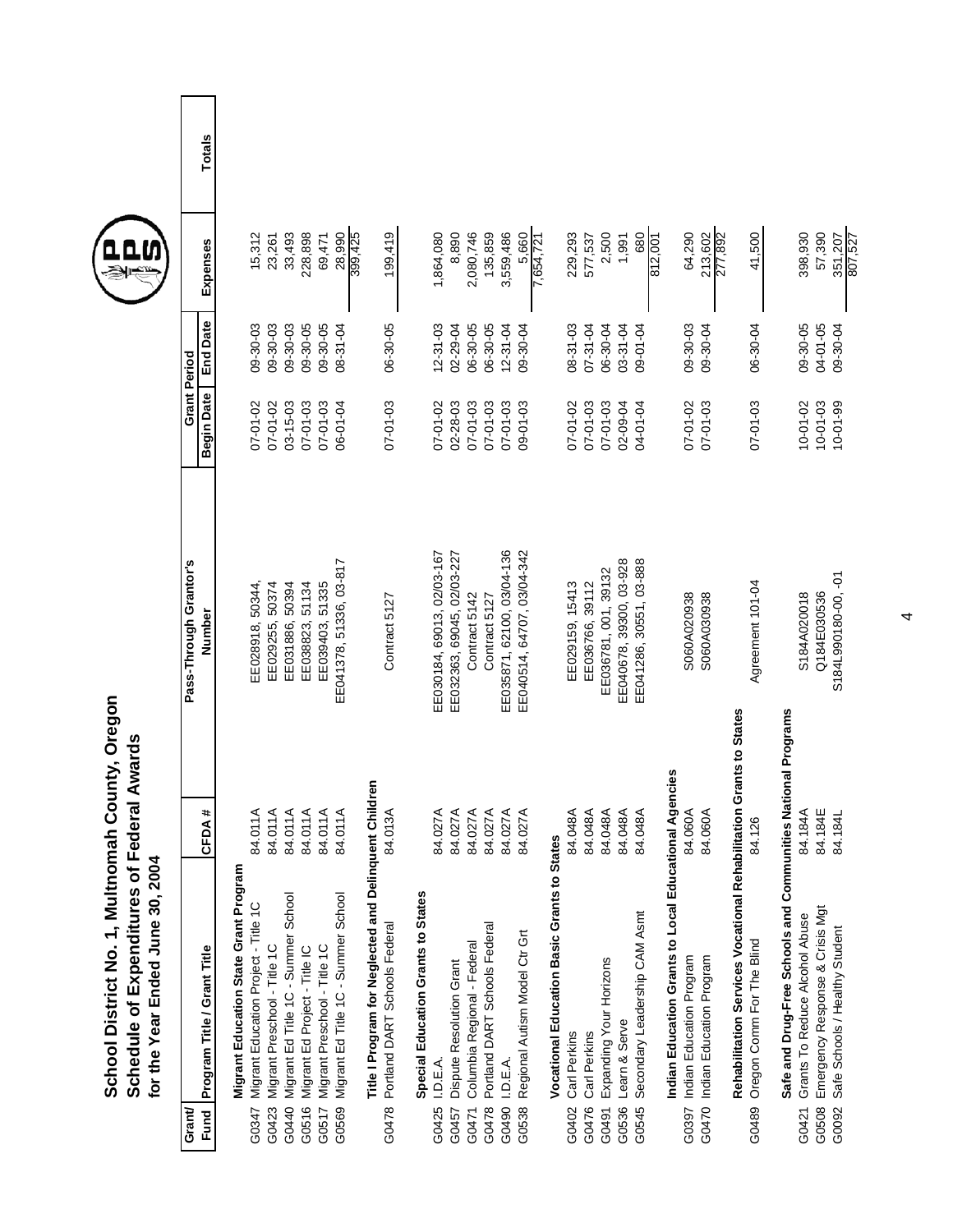| School District No. 1, Multnomah County, Oregon | Schedule of Expenditures of Federal Awards | for the Year Ended June 30, 2004 |
|-------------------------------------------------|--------------------------------------------|----------------------------------|
|                                                 |                                            |                                  |



**Totals** 

| Grant                                                                      |                       | Pass-Through Grantor's         | <b>Grant Period</b> |                 |                        |        |
|----------------------------------------------------------------------------|-----------------------|--------------------------------|---------------------|-----------------|------------------------|--------|
| Program Title / Grant Title<br>Fund                                        | DA #<br>동             | Number                         | Begin Date          | <b>End Date</b> | Expenses               | Totals |
| Safe and Drug-Free Schools and Communities State Grants                    |                       |                                |                     |                 |                        |        |
| Title IV Safe & Drug-Free Schools<br>G0356                                 | 186A<br>$\frac{4}{3}$ | EE026392, 57602, 01-104        | 07-01-01            | 09-30-03        | 85,095                 |        |
| Title IV Safe & Drug-Free Schools<br>G0357                                 | 186A<br>84.1          | EE026346, 57602/57614, 01-SDFS | 07-01-01            | $09 - 30 - 03$  | 28,892                 |        |
| Title IV Safe & Drug-Free Schools<br>G0426                                 | 186A<br>84.1          | EE030000, 57603                | 07-01-02            | 09-30-04        | 268,536                |        |
| Comm Serv/Skills for Success<br>G0533                                      | 186A<br>34.7          | ODE Contract 6802              | 03-19-04            | 09-30-04        | 387,863<br>5,340       |        |
| <b>Bilingual Education Professional Developme</b>                          | Ĕ                     |                                |                     |                 |                        |        |
| Tools for Academic Skills & Knowledge<br>G0291                             | 195A<br>.<br>ळ        | L&C Letter                     | 09-01-00            | 06-30-05        | 8,488                  |        |
| Project T.R.I.A.D.<br>G0360                                                | 195A<br>84.1          | T195A990070                    | $10 - 01 - 01$      | 09-30-04        | 3,530                  |        |
| Project T.R.I.A.D. Mini Grants<br>G0447                                    | 195A<br>84.1          | T195A990070                    | 09-01-02            | 06-30-05        | 14,693                 |        |
| Project ROSE<br>G0358                                                      | <b>95B</b><br>34.1    | T195B010003, -02               | $10 - 01 - 01$      | 09-30-06        | 228,509<br>255,220     |        |
| Education for Homeless Children and Youth                                  |                       |                                |                     |                 |                        |        |
| McKinney Homeless Grant<br>G0430                                           | 196A<br>$\dot{a}$     | EE030674, 50843                | 09-01-02            | $08 - 30 - 03$  | (6, 952)               |        |
| G0530 McKinney Homeless Grant                                              | 196A<br>34.7          | EE040422, 51931 & 51930,       | 09-01-03            | 08-30-04        | 59,139<br>66,091       |        |
| Even Start State Educational Agencies<br>Even Start Summer School<br>S0162 | 84.213C               | Contract                       | $07 - 01 - 03$      | 08-31-03        | 2,381                  |        |
| Even Start Migrant Education                                               |                       |                                |                     |                 |                        |        |
| Migrant Even Start Program<br>G0431                                        | 84.214A               | S214A020030                    | $10 - 01 - 02$      | 09-30-06        | 302,535                |        |
| Fund for the Improvement of Education                                      |                       |                                |                     |                 |                        |        |
| Smaller Learning Communities<br>G0512                                      | 84-215L               | V215L032014                    | 09-01-03            | 08-31-06        | 652,820                |        |
| Partnerships in Character Education<br>G0504                               | 84.215S               | Q215S030155                    | $10 - 01 - 03$      | 09-30-07        | 156,568                |        |
| Teaching American History<br>G0424                                         | 84.215X               | S215X020165                    | $10 - 01 - 02$      | $09 - 30 - 05$  | 1,060,178<br>250,790   |        |
| School to Work Opportunities                                               |                       |                                |                     |                 |                        |        |
| School-To-Work Innovations<br>G0455                                        | 84.278B               | EE031910, 15690                | $01 - 01 - 03$      | $09 - 30 - 03$  | 1,489                  |        |
| Eisenhower Professional Development State Grants                           |                       |                                |                     |                 |                        |        |
| Eisenhower Math & Science<br>G0323                                         | 84.281A               | EE025590, 34170, 01-765        | $07 - 01 - 01$      | 09-30-03        | 47,767                 |        |
| New Urban HS Planning Grant<br>Charter Schools<br>G0258                    | 84.282A               | EE022482, 37100, 00-103        | $10 - 19 - 00$      | 06-30-04        | (328)                  |        |
| G0503 Mastery Learning Inst - Charter Schools                              | 84.282A               | EE035940, 39863, 03-606        | $07 - 24 - 03$      | $01 - 24 - 05$  | $\frac{10,000}{9,672}$ |        |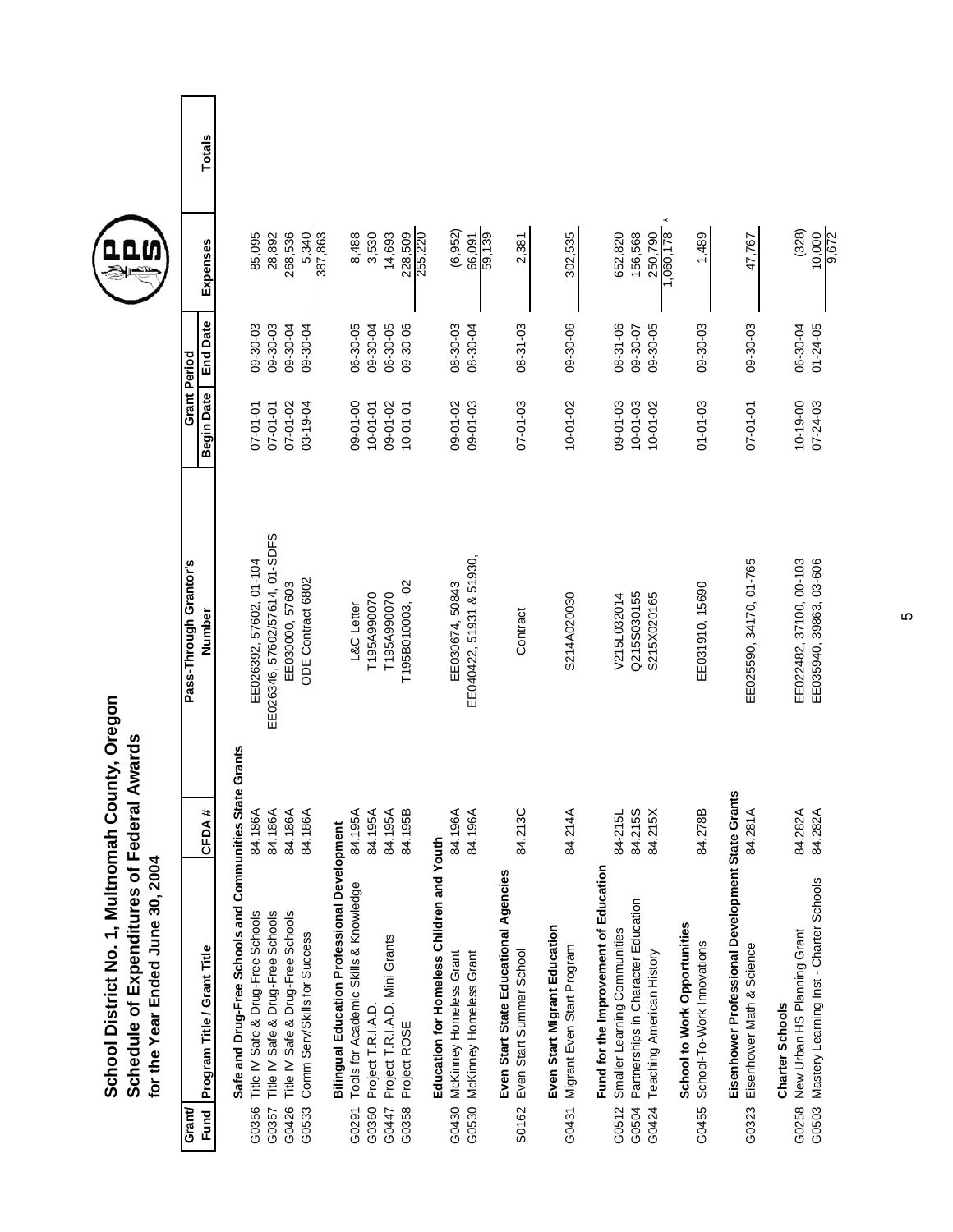|                                   | School District No. 1, Multnomah County, Oregon<br>Schedule of Expenditures of Federal Awards<br>for the Year Ended June 30, 2004        |                               |                                                                                                                                      |                                              |                                        |                               |        |
|-----------------------------------|------------------------------------------------------------------------------------------------------------------------------------------|-------------------------------|--------------------------------------------------------------------------------------------------------------------------------------|----------------------------------------------|----------------------------------------|-------------------------------|--------|
| Grant/                            |                                                                                                                                          |                               | Pass-Through Grantor's                                                                                                               |                                              | <b>Grant Period</b>                    |                               |        |
| Fund                              | Program Title / Grant Title                                                                                                              | CFDA#                         | Number                                                                                                                               | <b>Begin Date</b>                            | <b>End Date</b>                        | Expenses                      | Totals |
| G0129                             | Twenty-First Century Community Learning Centers<br>21st Century Comm Learning Center                                                     | 84.287B                       | R287A8991446, S278B001446-01, S287B001446-02                                                                                         | 06-01-00                                     | $05 - 31 - 04$                         | 216,241                       |        |
| Project FORWARD<br>G0354<br>G0352 | Bilingual Education Program Development and Implementation Grants<br>Project PREPARE (Year One)                                          | 84.288S<br>84.288S            | T288S010377-01, -02, -03<br>T288S010325, -02, -03                                                                                    | $10 - 01 - 01$<br>$10 - 01 - 01$             | 09-30-04<br>09-30-04                   | 182,930<br>374,987<br>192,057 |        |
| G0159                             | Bilingual Education Comprehensive School Grants<br>A.B.L.E. - Atkinson Bilingual                                                         | 84.290U                       | T290U80235-98 / T290U980235-98 / T290U9802350-01                                                                                     | $07 - 01 - 98$                               | 06-30-04                               | 189,506                       |        |
| Hola Hola Phase II<br>G0219       | Foreign Language Assistance                                                                                                              | 84.293B                       | T293B000073, T293B000073-02                                                                                                          | 09-01-00                                     | $08 - 31 - 03$                         | 60,926                        |        |
| G0416                             | Innovative Education Program Strategies<br>Foreign Language Immersion Program                                                            | 84.294A                       | T294A020194                                                                                                                          | 08-15-02                                     | 09-30-03                               | 57,167                        |        |
| G0396<br>G0483<br>G0308           | State Grants for Innovative Programs<br>Title VI - Innovative Programs<br>Title V - Innovative Programs<br>Title V - Innovative Programs | 84.298A<br>84.298A<br>84.298A | EE026459, 50533, 01-320<br>EE038706, 52312<br>EE030409, 50551                                                                        | $07 - 01 - 02$<br>$07 - 01 - 03$<br>07-01-01 | 09-30-05<br>$09 - 30 - 03$<br>09-30-04 | 15,206<br>386,165<br>290,951  |        |
| G0437                             | Indian Education Special Programs<br>Special Projects Demonstration                                                                      | 84.299A                       | (1st) S299A020025, S299A020025-03                                                                                                    | $10 - 01 - 02$                               | 09-30-05                               | 692,322<br>220,061            |        |
| G0053                             | <b>Technology Innovation Challenge Grants</b><br>Lewis & Clark Rediscover Project                                                        | 84.303A                       | Agreement                                                                                                                            | 07-01-00                                     | 06-30-05                               | 13,362                        |        |
| G0417<br>G0487                    | Title IID - Education through Technology<br>Title IID - Education through Technology<br>Education Technology State Grants                | 84.318X<br>84.318X            | EE029385, 37400, 02-099<br>EE038673, 39402, 03-090                                                                                   | $07 - 01 - 03$<br>$07 - 01 - 02$             | 09-30-05<br>09-30-04                   | 145,786<br>332,278<br>478,064 |        |
| Project EXCEL<br>G0355            |                                                                                                                                          | 84.324T                       | Special Education Research and Innovation to Improve Services and Results for Children with Disabilities<br>H324T010055-01, -02, -03 | 09-01-01                                     | $08 - 31 - 05$                         | 201,647                       |        |
| G0178 Student Study Time          | Special Education Personnel Preparation to                                                                                               | 84.325                        | Improve Services and Results for Children with Disabilities<br>UofO SubContract 222131B                                              | 08-01-00                                     | 06-30-04                               | 1,354                         |        |



Totals

6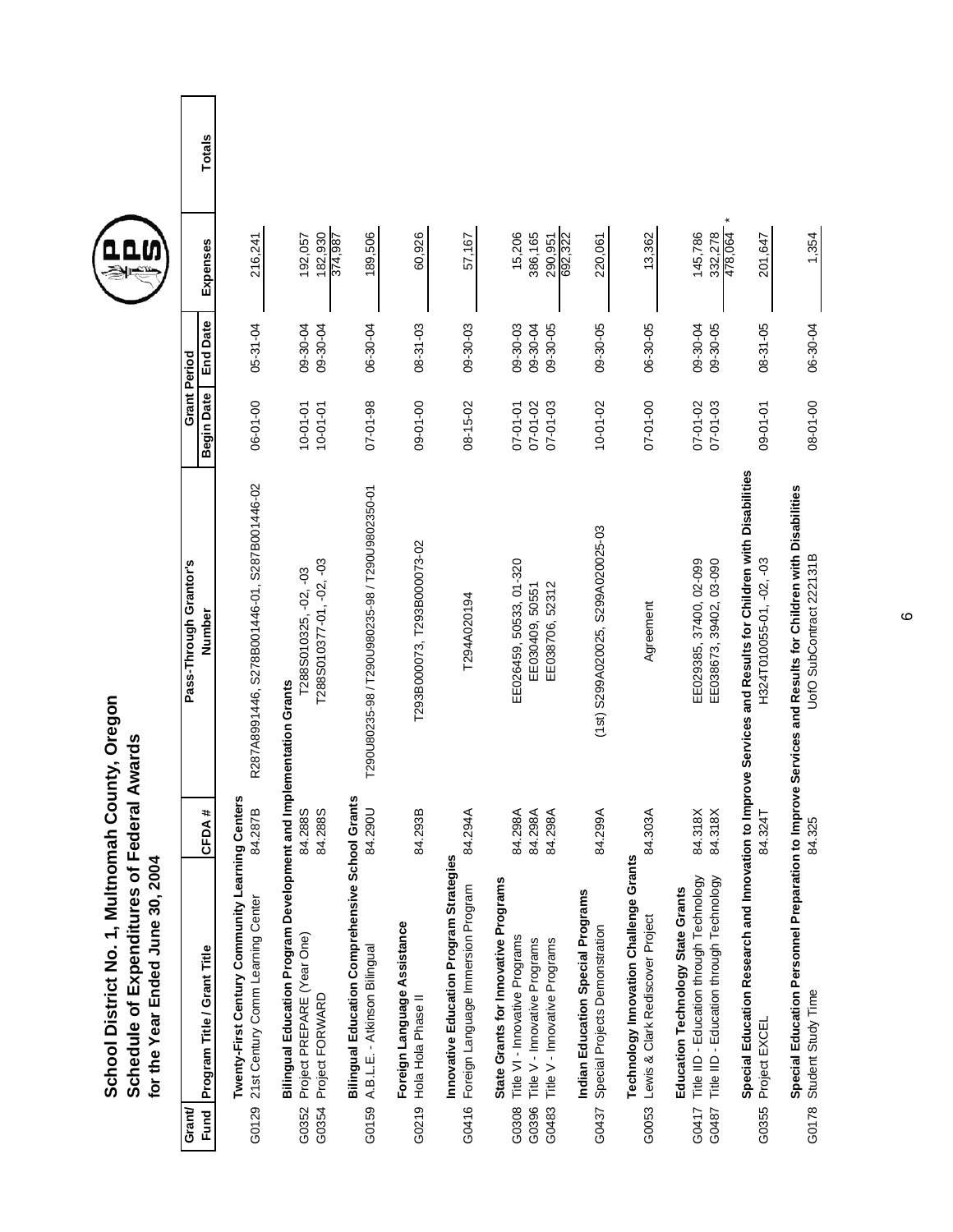|                | Schedule of Expenditures of Federal Awards<br>School District No. 1, Multnomah<br>for the Year Ended June 30, 2004 |                            | County, Oregon                                                                                                                                        |                            |                                        |                                     |               |
|----------------|--------------------------------------------------------------------------------------------------------------------|----------------------------|-------------------------------------------------------------------------------------------------------------------------------------------------------|----------------------------|----------------------------------------|-------------------------------------|---------------|
| Grant/<br>Fund | Program Title / Grant Title                                                                                        | #<br>CFDA                  | Pass-Through Grantor's<br>Number                                                                                                                      | <b>Begin Date</b>          | <b>End Date</b><br><b>Grant Period</b> | Expenses                            | <b>Totals</b> |
| G0527          | Oregon Deaf/Blind Project                                                                                          | 84.326C                    | Special Education Technical Assistance and Dissemination to Improve Services and Results for Children with Disabilities<br>EE039387, 62302, 03/04-268 | $12 - 01 - 03$             | 08-30-04                               | 3,700                               |               |
| S0073          | Advance Placement (AP) Fee Pay<br>Advance Placement Program                                                        | 84.330                     | <b>ODE</b> Letter                                                                                                                                     | 09-01-98                   | 06-30-05                               | 4,832                               |               |
| G0460          | AP Scholarship - Marshall                                                                                          |                            | EE035079, 37609, 02-730                                                                                                                               | 04-22-03                   | $09 - 10 - 03$                         | 1,412                               |               |
| G0461          | AP Scholarship - Marshall                                                                                          | 84.330<br>84.330<br>84.330 | EE035080, 37609, 02-731                                                                                                                               | $04 - 22 - 03$             | 09-10-03                               | 1,600                               |               |
| G0463<br>G0462 | AP Scholarship - Marshall                                                                                          | 84.330                     | EE035082, 37609, 02-733<br>EE035081, 37609, 02-732                                                                                                    | 04-22-03<br>04-22-03       | $09 - 10 - 03$<br>$09 - 10 - 03$       | 1,046<br>941                        |               |
| G0541          | AP Scholarship - Madison<br>APS - Madison                                                                          | 84.330C                    | EE041170, 39983, 03-722                                                                                                                               | 04-01-04                   | 09-15-04                               | 525                                 |               |
| G0542          | APS - Marshall                                                                                                     | 84.330C                    | EE041172, 39983, 03-724                                                                                                                               | 04-01-04                   | 09-15-04                               | 753                                 |               |
| G0544          | APS - Roosevelt                                                                                                    | 84.330C                    | EE041179, 39983, 03-731                                                                                                                               | 04-01-04                   | 09-15-04                               | 377                                 |               |
|                | Comprehensive School Reform Demonstration                                                                          |                            |                                                                                                                                                       |                            |                                        | 1,486                               |               |
| G0394          | (CSRD) Hosford Grant                                                                                               | 84.332A                    | EE028844, 50253, 02-R3Y1-CSR                                                                                                                          | $07 - 01 - 02$             | 09-30-03                               | 36,293                              |               |
| G0413          | (CSRD) Comprehensive School Reform                                                                                 | 84.332A                    | EE029042, 50253, 02-R2Y2-CSR                                                                                                                          | $07 - 01 - 02$             | $09 - 30 - 03$                         | 108,053                             |               |
| G0474          | (CSRD) Comprehensive School Reform                                                                                 | 84.332A                    | EE032534, 50254, 03-R2Y3-CSR                                                                                                                          | $07 - 01 - 03$             | 09-30-04                               | 314,151                             |               |
| G0488          | (CSRD) Hosford Grant                                                                                               | 84.332A                    | EE032550, 50254, 03-AR3Y2-CSR                                                                                                                         | 07-01-03                   | 09-30-04                               | 88,873                              |               |
| G0535          | (CSRD) Roosevelt, Whitaker                                                                                         | 84.332A                    | EE032515, 50254, 03-R4Y1-CSR                                                                                                                          | $07 - 01 - 03$             | 09-30-04                               | 94,678                              |               |
|                | Gaining Early Awareness and Readiness for Undergraduate Programs                                                   |                            |                                                                                                                                                       |                            |                                        | 642,048                             |               |
| G0492          | Gear Up - Roosevelt HS                                                                                             | 84.334S                    | SG-22033                                                                                                                                              | $01 - 01 - 03$             | 09-14-04                               | 22,535                              |               |
| G0493          | Gear Up - Marshall HS                                                                                              | 84.334S                    | SG-22027                                                                                                                                              | 01-01-03                   | 09-14-04                               | 34,944                              |               |
| G0494          | Gear Up - Madison HS                                                                                               | 84.334S                    | SG-22026                                                                                                                                              | $01 - 01 - 03$             | 09-14-04                               | 78,726<br>21,247                    |               |
|                | Reading Excellence                                                                                                 |                            |                                                                                                                                                       |                            |                                        |                                     |               |
| G0500          | Reading Excellence Pathfinders                                                                                     | 84.338A                    | EE032626, 39650, 00-012                                                                                                                               | $06 - 18 - 03$             | 09-30-03                               | 13,690                              |               |
| G0383          | Title I Accountability Grants<br>Program Improvement Grants                                                        | $\mathbb{S}^2$<br>84.348   | EE027156, 50272, 01-PL                                                                                                                                | 07-01-01                   | $09 - 30 - 03$                         | 44,682                              |               |
| G0506          | Ptld ART Splash Prof Development<br>Arts in Education                                                              | 84.351C                    | U351C030041                                                                                                                                           | $10 - 01 - 03$             | 09-30-04                               | 84,201                              |               |
| G0499<br>G0458 | Reading First State Grants<br>Reading First Pathfinder<br>Oregon Reading First                                     | 84.357A<br>84.357A         | EE035757, 39831, 03-553<br>EE035187, 37890, 02-521                                                                                                    | $05 - 15 - 03$<br>07-01-03 | 06-30-05<br>08-30-04                   | $1,275,134$ *<br>1,265,467<br>9,667 |               |



 $\overline{r}$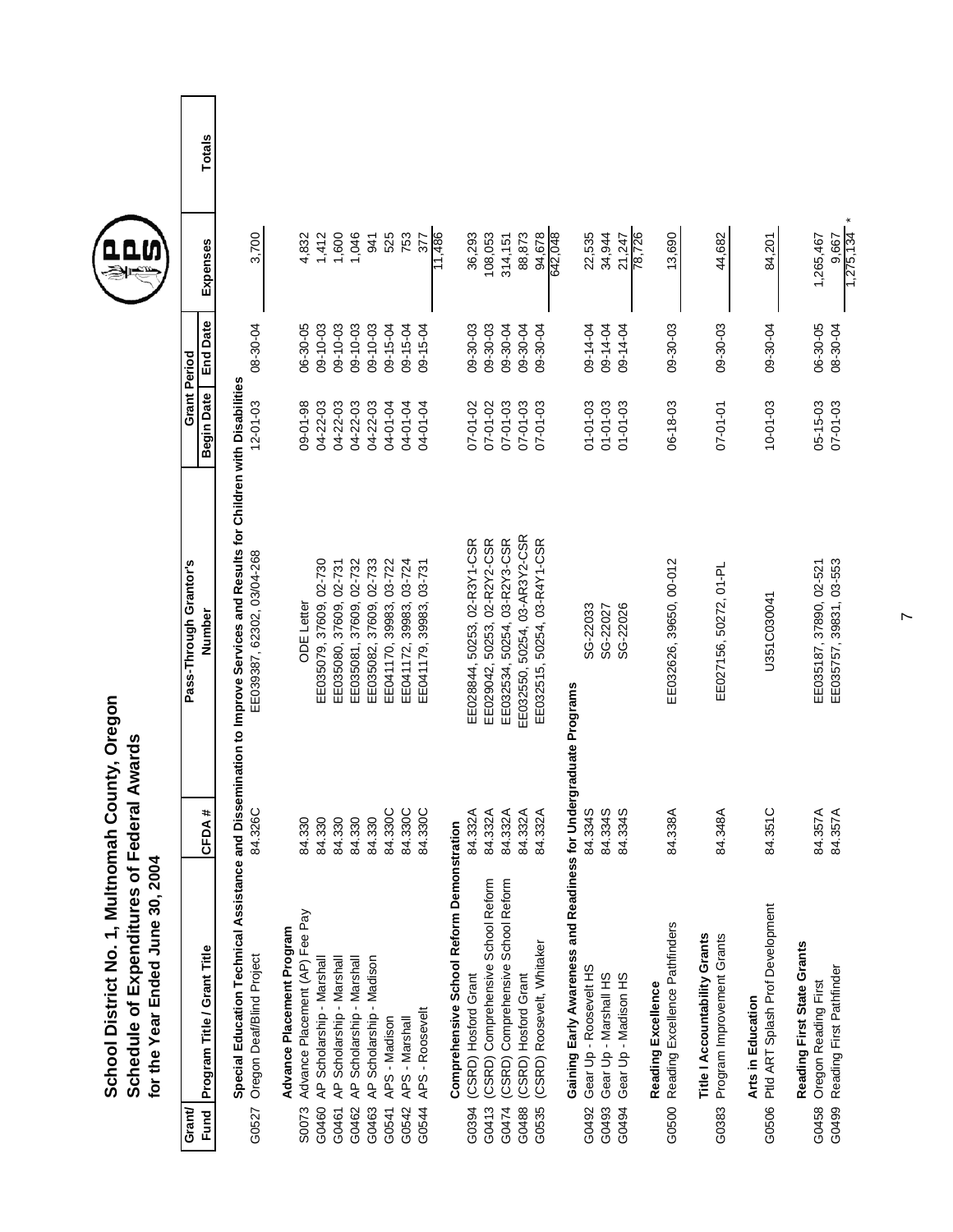| School District No. 1, Multnomah County, Oregon<br>Schedule of Expenditures of Federal Awards<br>for the Year Ended June 30, 2004                                         |                               |                                                                               |                                              |                                        |                                              |               |
|---------------------------------------------------------------------------------------------------------------------------------------------------------------------------|-------------------------------|-------------------------------------------------------------------------------|----------------------------------------------|----------------------------------------|----------------------------------------------|---------------|
| Program Title / Grant Title<br>Grant<br>Fund                                                                                                                              | CFDA#                         | Pass-Through Grantor's<br>Number                                              | <b>Begin Date</b>                            | <b>End Date</b><br><b>Grant Period</b> | Expenses                                     | <b>Totals</b> |
| <b>Dropout Prevention Programs</b><br>Student Transition & Retention<br>G0509                                                                                             | 84.360A                       | U360A030001                                                                   | $09 - 22 - 03$                               | 09-24-05                               | 94,071                                       |               |
| <b>Voluntary Public School Choice</b><br>Voluntary Public School Choice<br>G0427                                                                                          | 84.361A                       | S361A020029, -03                                                              | $10 - 01 - 02$                               | 09-30-07                               | 700,285                                      |               |
| English Language Acquisition Grants<br>Title III - Language Instruction<br>Title III - NCLB<br>G0435<br>G0515                                                             | 84.365A<br>84.365             | EE029616, 50451, Title III '02-'03<br>EE038532, 51531                         | $07 - 01 - 02$<br>$07 - 01 - 03$             | 09-30-04<br>09-30-05                   | 202,434<br>185,265<br>387,699                |               |
| Improving Teacher Quality State Grants<br>Title IIA transfer to Title V<br>Title IIA<br>Title IIA<br>G0572<br>G0482<br>G0412                                              | 84.367A<br>84.367A<br>84.367A | EE035478, 39251, 03-278<br>EE029576, 37800, 02-301<br>EE029576, 37800, 02-301 | $07 - 01 - 03$<br>07-01-02<br>$07 - 01 - 02$ | 09-30-04<br>09-30-05<br>09-30-04       | 459,985<br>118,311<br>1,482,851<br>2,061,147 |               |
| DEPARTMENT OF EDUCATION TOTAL                                                                                                                                             |                               |                                                                               |                                              |                                        |                                              | 34,542,168    |
| Demonstration Grants on Model Projects for Pregnant<br>DEPARTMENT OF HEALTH AND HUMAN SERVICES<br>Inner-City Youth Institute<br>G0004 Inner-City Youth Institute<br>G0038 | 93.169<br>93.169              | and Postpartum Women and Their Infants<br>MOU60399014, emails<br>MOU60399014  | $02 - 11 - 99$<br>09-01-99                   | 08-31-04<br>08-31-04                   | 14,049<br>7,938<br>6,111                     |               |
| Child Care and Development Block Grant<br>Teen Parent Services (Block Grant)<br>Teen Parent Child Care<br>G0497<br>G0177                                                  | 93.575<br>93.575              | CCD 035046<br>Agreement                                                       | 09-01-00<br>$07 - 01 - 03$                   | 06-30-05<br>06-30-04                   | 20,660<br>22,934<br>2,274                    |               |
| Refugee and Entrant Assistance Discretionary Grants<br>Refugee Children School Impact<br>G0459                                                                            | 93.576                        | EE032270, 59355                                                               | $08 - 15 - 02$                               | $08 - 14 - 03$                         | 74,733                                       |               |
| Head Start - Federal Funding<br>Head Start - Federal Funding<br>Albina Head Start<br><b>Head Start</b><br>G0407<br>G0481<br>S0102                                         | 93.600<br>93.600<br>93.600    | 10CH0004/28<br>10CH0004/29<br>Contract                                        | 09-08-99<br>$11 - 01 - 02$<br>$11 - 01 - 03$ | $10-31-03$<br>$10-31-04$<br>06-30-04   | 3,351,764<br>1,033,815<br>2,311,656<br>6,293 |               |

 $\infty$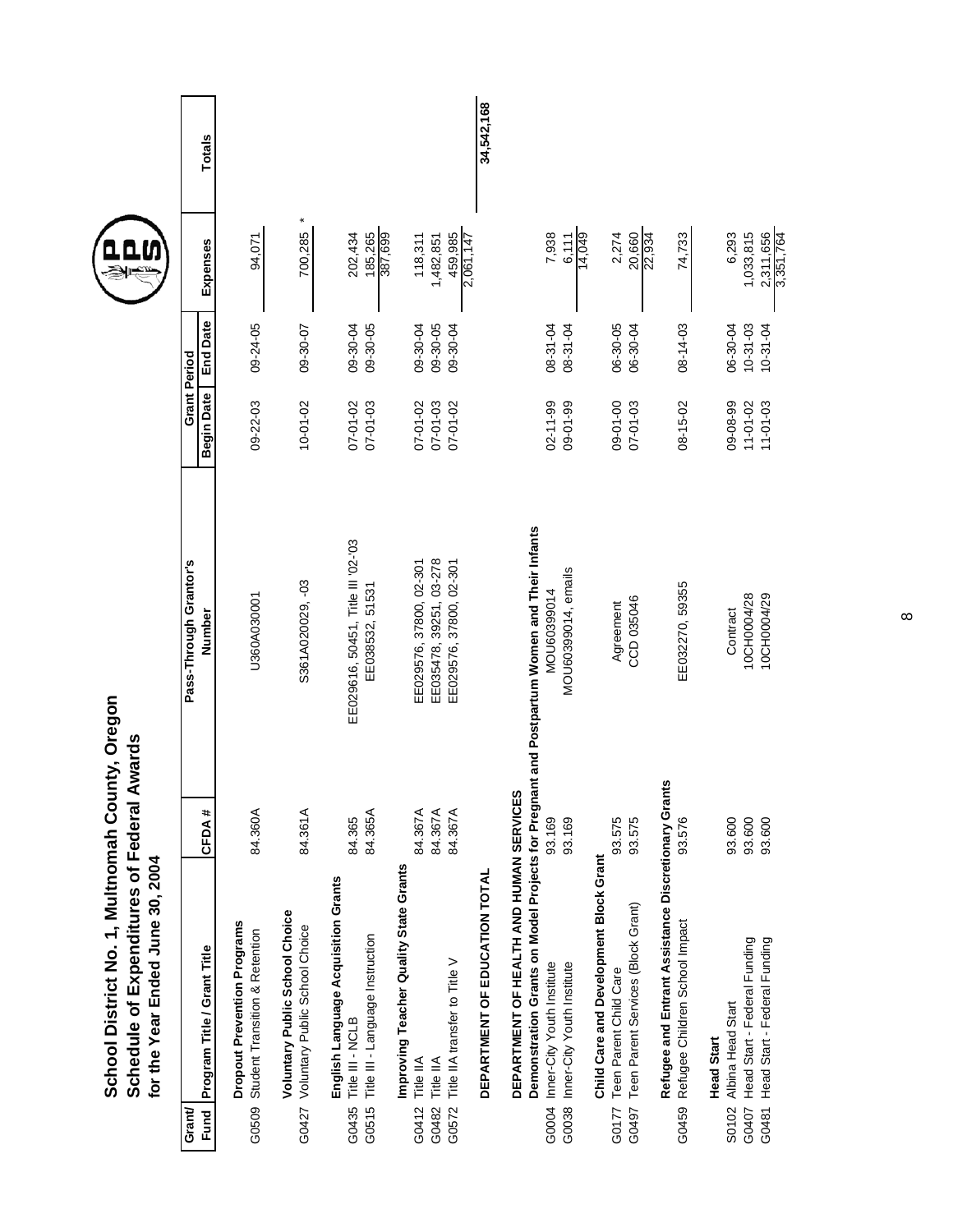|        | School District No. 1, Multnomah County, Oregon<br>Schedule of Expenditures of Federal Awards<br>for the Year Ended June 30, 2004                                                                               |        |                                                                                         |                     |                 |                    |               |
|--------|-----------------------------------------------------------------------------------------------------------------------------------------------------------------------------------------------------------------|--------|-----------------------------------------------------------------------------------------|---------------------|-----------------|--------------------|---------------|
| Grant/ |                                                                                                                                                                                                                 |        | Pass-Through Grantor's                                                                  | <b>Grant Period</b> |                 |                    |               |
| Fund   | Program Title / Grant Title                                                                                                                                                                                     | CFDA#  | Number                                                                                  | <b>Begin Date</b>   | <b>End Date</b> | Expenses           | <b>Totals</b> |
|        | Medical Assistance Program                                                                                                                                                                                      |        |                                                                                         |                     |                 |                    |               |
| S0027  | Regional Durable Medical Equip                                                                                                                                                                                  | 93.778 | Medicaid Revenue                                                                        | 07-01-97            | 06-30-05        | 25,516             |               |
| S0053  | Third Party Medical-Skip                                                                                                                                                                                        | 93.778 | Medicaid Revenue                                                                        | $07 - 01 - 98$      | 06-30-04        | 299                |               |
| S0054  | Third Party Medical-Contract                                                                                                                                                                                    | 93.778 | Medicaid Revenue                                                                        | 07-01-98            | 06-30-05        | 428,658<br>402,843 |               |
|        | Cooperative Agreements to Support Comprehensive                                                                                                                                                                 |        | School Health Programs to Prevent the Spread of HIV and Other Important Health Problems |                     |                 |                    |               |
| G0526  | Coordinated School Health                                                                                                                                                                                       | 93.938 | EE036596, 52270                                                                         | $09 - 11 - 03$      | $02 - 28 - 05$  | 1,993              |               |
|        | DEPARTMENT OF HEALTH AND HUMAN SERVICES TOTAL                                                                                                                                                                   |        |                                                                                         |                     |                 |                    | 3,894,131     |
|        | Learn and Serve America School and Community Based Programs<br>CORPORATION FOR NATIONAL AND COMMUNITY SERVICE                                                                                                   |        |                                                                                         |                     |                 |                    |               |
| G0353  | EMS Digital Divide Impact Program                                                                                                                                                                               | 94.004 | Award Letter                                                                            | 04-01-01            | $11 - 30 - 03$  | 7,395              |               |
| G0520  | Environmental MS - MLK Day of Service<br><b>AmeriCorps</b>                                                                                                                                                      | 94.006 | 04MKPOR001                                                                              | $11 - 25 - 03$      | 06-30-04        | 6,800              |               |
|        | CORPORATION FOR NATIONAL AND COMMUNITY SERVICE TOTAL                                                                                                                                                            |        |                                                                                         |                     |                 |                    | 14,195        |
|        | <b>GRAND TOTAL</b>                                                                                                                                                                                              |        |                                                                                         |                     |                 |                    | 51,428,592    |
|        | * Indicates a major program                                                                                                                                                                                     |        |                                                                                         |                     |                 |                    |               |
|        | This schedule is prepared on the modified accrual basis of accounting used in the preparation of the governmental fund types of School District No. 1,<br>Multnomah County, Oregon, for the year ended June 30, |        | 2004.                                                                                   |                     |                 |                    |               |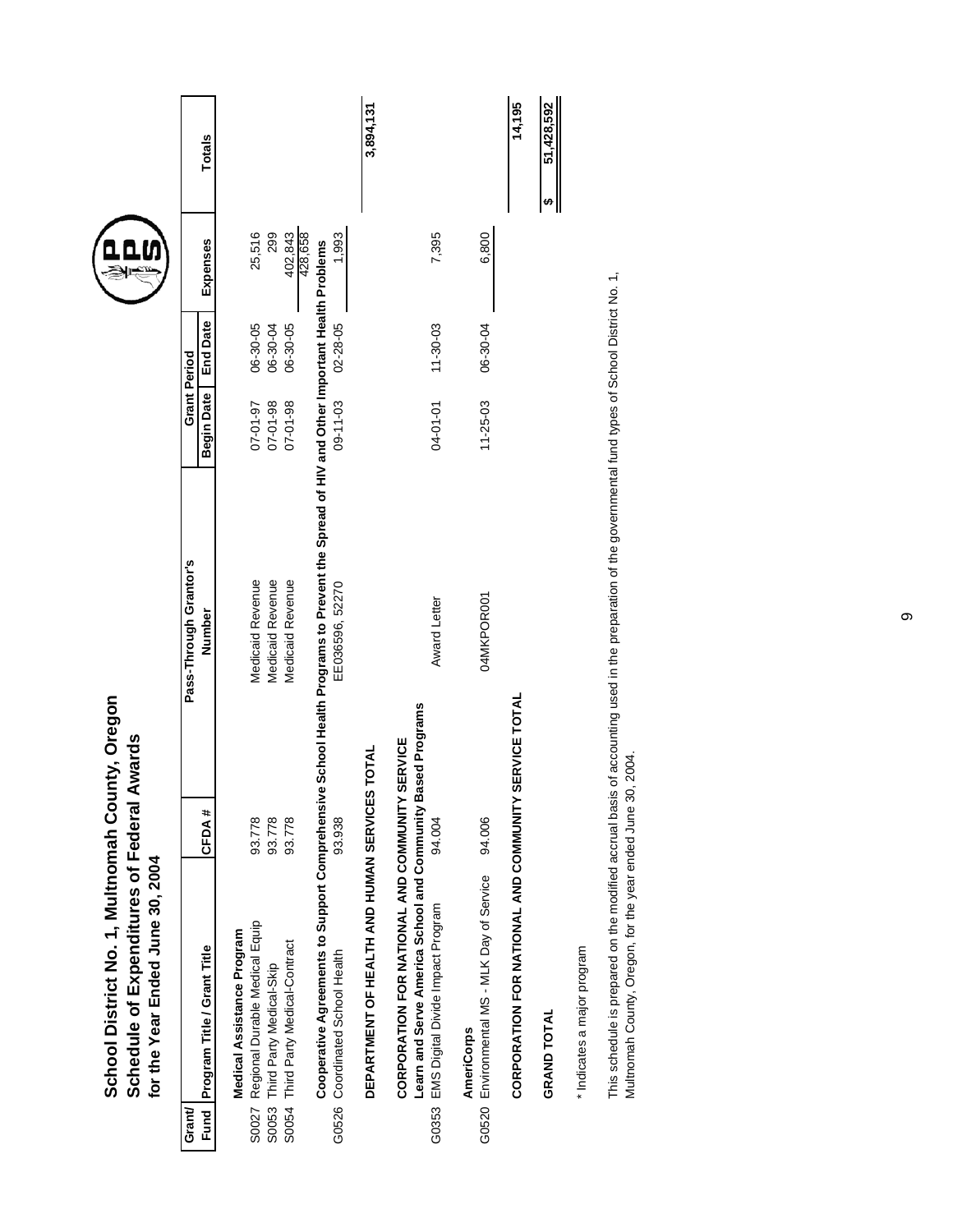PAULY, ROGERS AND CO., P.C.

**CERTIFIED PUBLIC ACCOUNTANTS** 

12700 SW 72ND AVENUE . TIGARD, OREGON 97223

(503) 620-2632 · FAX (503) 684-7523

November 19, 2004

To the Board of Education School District No. 1, Multnomah County, Oregon Portland, Oregon

## INDEPENDENT AUDITORS' REPORT ON COMPLIANCE AND ON INTERNAL CONTROL OVER FINANCIAL REPORTING BASED ON AN AUDIT PERFORMED IN ACCORDANCE WITH GOVERNMENT AUDITING STANDARDS

We have audited the financial statements of School District No. 1, Multnomah County, Oregon, as of and for the year ended June 30, 2004, and have issued our report thereon dated November 19, 2004. We conducted our audit in accordance with generally accepted auditing standards and the standards applicable to financial audits contained in Government Auditing Standards, issued by the Comptroller General of the United States.

As part of obtaining reasonable assurance about whether School District No. 1, Multnomah County, Oregon's financial statements are free of material misstatement, we performed tests of its compliance with certain provisions of laws, regulations, contracts and grants, noncompliance with which could have a direct and material effect on the determination of financial statement amounts. However, providing an opinion on compliance with those provisions was not an objective of our audit and, accordingly, we do not express such an opinion. The results of our tests disclosed no instances of noncompliance that are required to be reported under Government Auditing Standards.

In planning and performing our audit, we considered School District No. 1, Multnomah County, Oregon's, Portland, Oregon, internal control over financial reporting in order to determine our auditing procedures for the purpose of expressing our opinion on the financial statements and not to provide assurance on the internal control over financial reporting. Our consideration of the internal control over financial reporting would not necessarily disclose all matters in the internal control over financial reporting that might be material weaknesses. A material weakness is a condition in which the design or operation of one or more of the internal control components does not reduce to a relatively low level the risk that misstatements in amounts that would be material in relation to the financial statements being audited may occur and not be detected within a timely period by employees in the normal course of performing their assigned functions. We noted no matters involving the internal control over financial reporting and its operations that we consider to be material weaknesses.

This report is intended for the information of the audit committee, management and federal awarding agencies and pass-through entities. However, this report is a matter of public record and its distribution is not limited.

Nauly, Rogers and Co., N.C.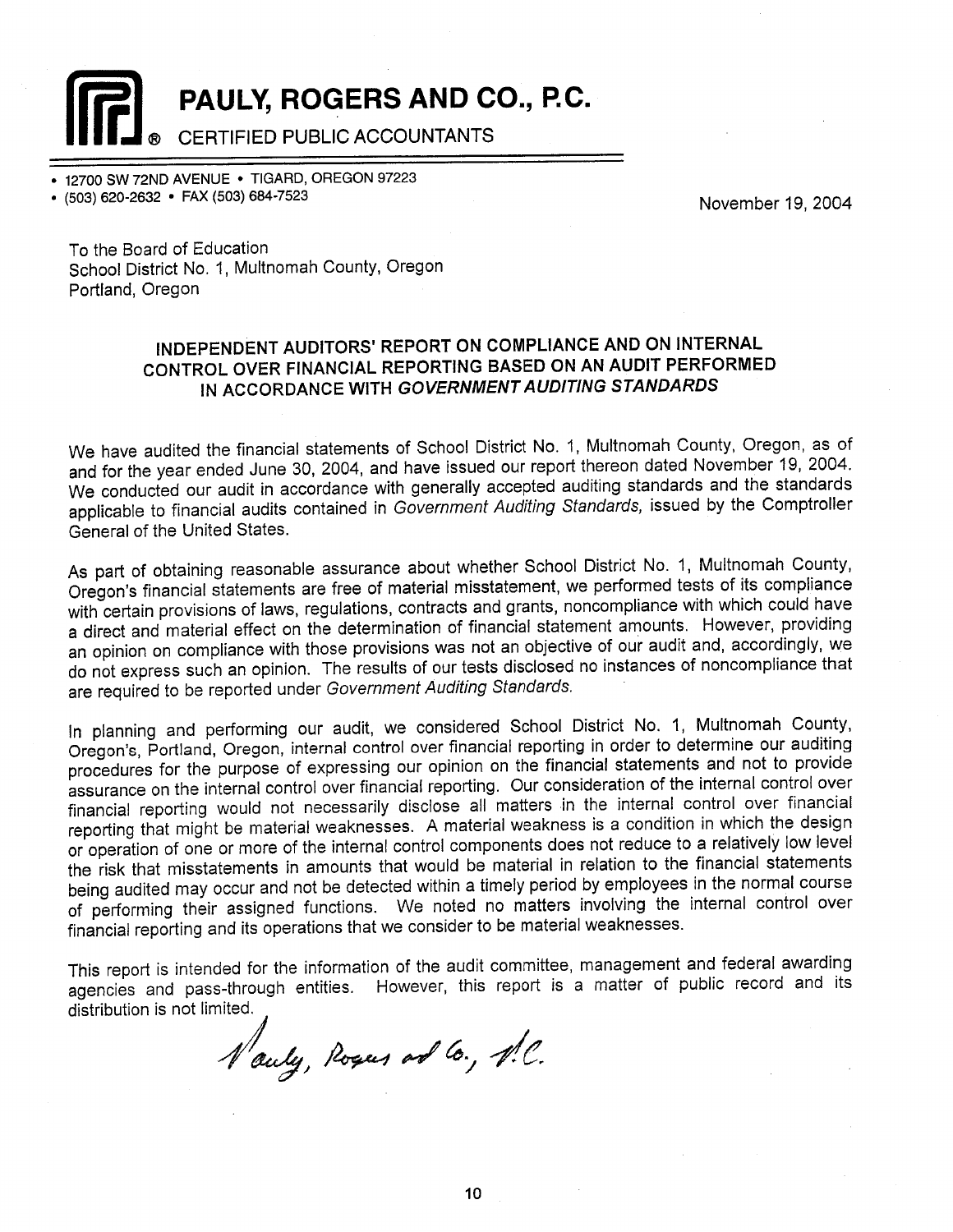PAULY, ROGERS AND CO., P.C.

## CERTIFIED PUBLIC ACCOUNTANTS

12700 SW 72ND AVENUE . TIGARD, OREGON 97223

• (503) 620-2632 • FAX (503) 684-7523

November 19, 2004

To the Board of Education School District No. 1, Multnomah County, Oregon Portland, Oregon

## INDEPENDENT AUDITORS' REPORT ON COMPLIANCE WITH REQUIREMENTS APPLICABLE TO EACH MAJOR PROGRAM AND INTERNAL CONTROL OVER **COMPLIANCE WITH OMB CIRCULAR A-133**

We have audited the compliance of School District No. 1, Multnomah County, Oregon, with the types of compliance requirements described in the U.S. Office of Management and Budget (OMB) Circular A-133 Compliance Supplement that are applicable to each of its major federal programs for the year ended June 30, 2004. School District No. 1, Multnomah County, Oregon's, major federal programs are identified in the accompanying schedule of expenditures of federal awards. Compliance with the requirements of laws, regulations, contracts and grants applicable to each of its major federal programs is the responsibility of School District No. 1, Multnomah County, Oregon's management. Our responsibility is to express an opinion on School District No. 1, Multnomah County, Oregon's compliance based on our audit.

We conducted our audit of compliance in accordance with generally accepted auditing standards; the standards applicable to financial audits contained in Government Auditing Standards, issued by the Comptroller General of the United States; and OMB Circular A-133 Audits of States, Local Governments, and Non-Profit Organizations. Those standards and OMB Circular A-133 require that we plan and perform the audit to obtain reasonable assurance about whether noncompliance with the types of compliance requirements referred to above that could have a direct and material effect on a major federal program occurred. An audit includes examining, on a test basis, evidence about School District No. 1, Multnomah County, Oregon's, compliance with those requirements and performing such other procedures as we considered necessary in the circumstances. We believe that our audit provides a reasonable basis for our opinion. Our audit does not provide a legal determination on School District No. 1, Multnomah County, Oregon's, Portland, Oregon, compliance with those requirements.

In our opinion, School District No. 1, Multnomah County, Oregon, complied, in all material respects, with the requirements referred to above that are applicable to each of its major federal programs for the year ended June 30, 2004.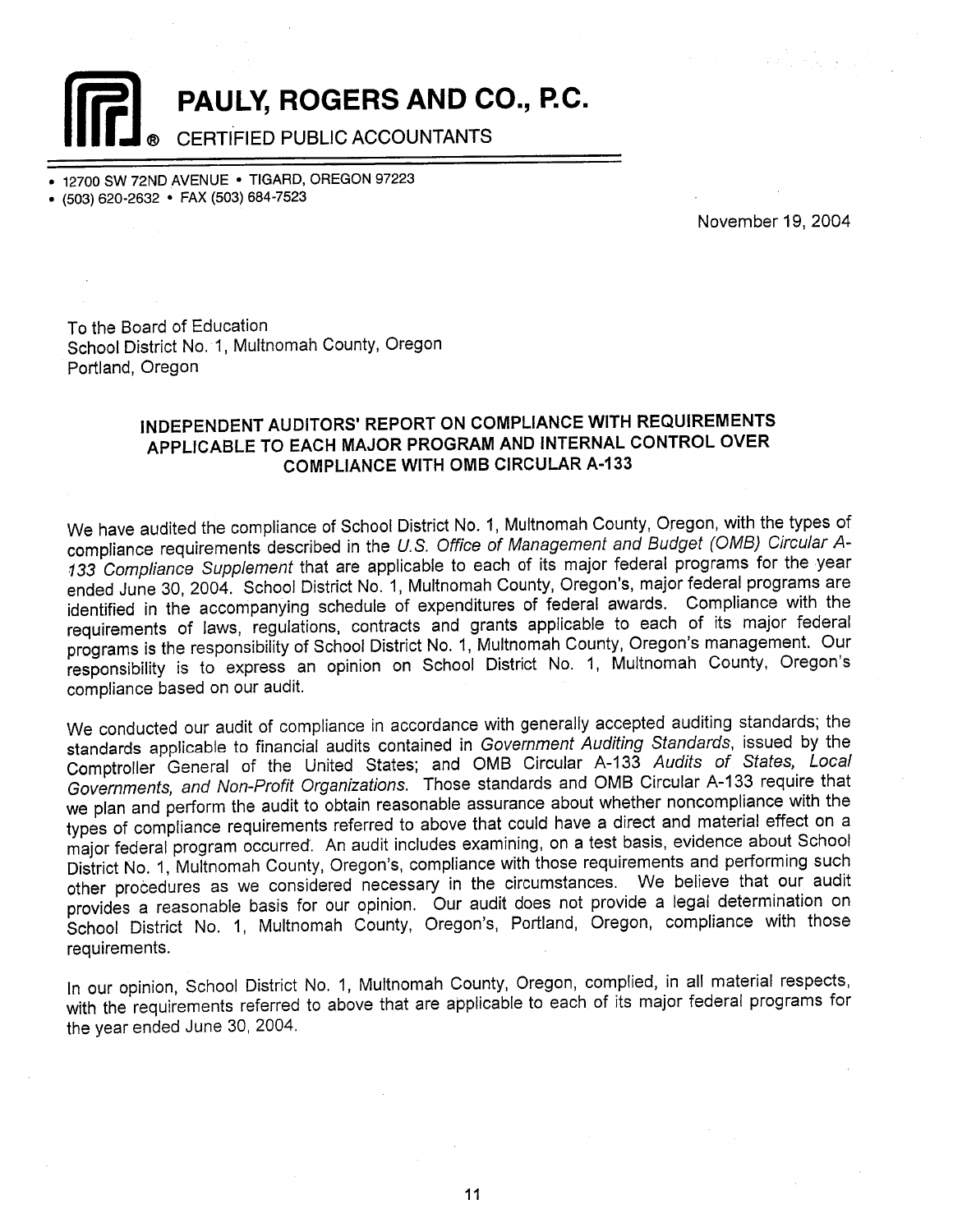To the Board of Education School District No. 1, Multnomah County, Oregon Portland, Oregon November 19, 2004 Page 2 0f 2

The management of School District No. 1, Multnomah County, Oregon, is responsible for establishing and maintaining effective internal control over compliance with requirements of laws, regulations, contracts and grants applicable to federal programs. In planning and performing our audit, we considered School District No. 1, Multnomah County, Oregon's, internal control over compliance with requirements that could have a direct and material effect on a major federal program in order to determine our auditing procedures for the purpose of expressing our opinion on compliance and to test and report on internal control over compliance in accordance with OMB Circular A-133.

Our consideration of the internal control over compliance would not necessarily disclose all matters in the internal control that might be material weaknesses. A material weakness is a condition in which the design or operation of one or more of the internal control components does not reduce to a relatively low level the risk that noncompliance with applicable requirements of laws, regulations, contracts and grants that would be material in relation to a major federal program being audited may occur and not be detected within a timely period by employees in the normal course of performing their assigned functions. We noted no matters involving the internal control over compliance and its operation that we consider to be material weaknesses.

This report is intended for the information of the audit committee, management and federal awarding agencies and pass-through entities. However, this report is a matter of public record and its distribution is not limited.

Varly, Roques and Co., N.C.